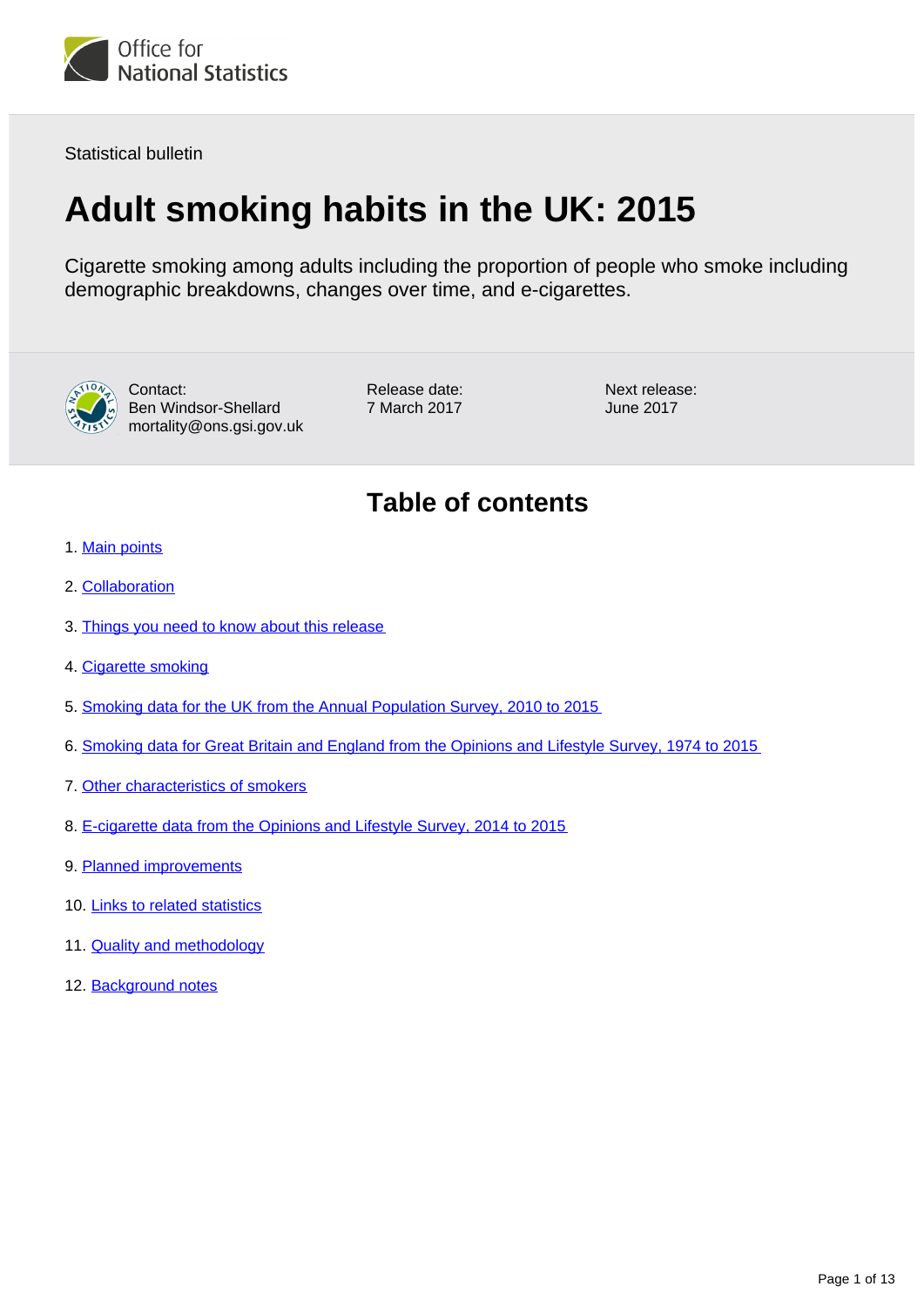## <span id="page-1-0"></span>**1 . Main points**

- This report describes smoking data for the UK and its constituent countries from the Annual Population Survey in addition to smoking data for Great Britain from the Opinions and Lifestyle Survey.
- In 2015, of all adults in the UK 17.2% smoked, down from 20.1% of adults who smoked in 2010.
- Of the constituent countries, 16.9% of adults currently smoke in England; for Northern Ireland, this figure is 19.0%; Scotland, 19.1%; Wales, 18.1% – in recent years, Scotland and Wales have seen the largest decreases in current smokers.
- In 2015 across the UK, 19.3% of men and 15.3% of women smoked cigarettes.
- From 2010 to 2015, smoking has become less common across all ages in the UK, with the largest decrease observed among those aged 18 to 24 years.
- In Great Britain, average cigarette consumption among smokers has reduced to 11.3 cigarettes each day the lowest level since 1974.
- In 2015, of all adults in Great Britain who had previously smoked 56.7% had quit the highest proportion of quitters since 1974.
- In Great Britain, smoking is more common among those earning less than £10,000 per year in addition to those who are currently looking for work.
- 2.3 million people in Great Britain used e-cigarettes in 2015; for half of these, "vaping" is used as a means to quit smoking.
- Of the former e-cigarette users in Great Britain, around half said they currently smoke cigarettes and 14.4% of the current users said they also smoked cigarettes.

## <span id="page-1-1"></span>**2 . Collaboration**

This publication is produced in partnership with Public Health England.

#### **Public Health England**



## <span id="page-1-2"></span>**3 . Things you need to know about this release**

Historically, our Adult Smoking Habits series has described smoking data for Great Britain from the Opinions and [Lifestyle Survey](https://www.ons.gov.uk/surveys/informationforhouseholdsandindividuals/householdandindividualsurveys/opinionsandlifestylesurveyopn) (OPN). For the first time, this release also analyses smoking data from the [Annual Population](https://www.ons.gov.uk/employmentandlabourmarket/peopleinwork/employmentandemployeetypes/qmis/annualpopulationsurveyapsqmi)  [Survey](https://www.ons.gov.uk/employmentandlabourmarket/peopleinwork/employmentandemployeetypes/qmis/annualpopulationsurveyapsqmi) (APS) to bring the data into one place. The APS is a continuous household survey, covering a UK sample of around 320,000 households each year. The sample concerns all adults aged 18 years and above, which differs to the OPN which concerns all adults aged 16 years and above.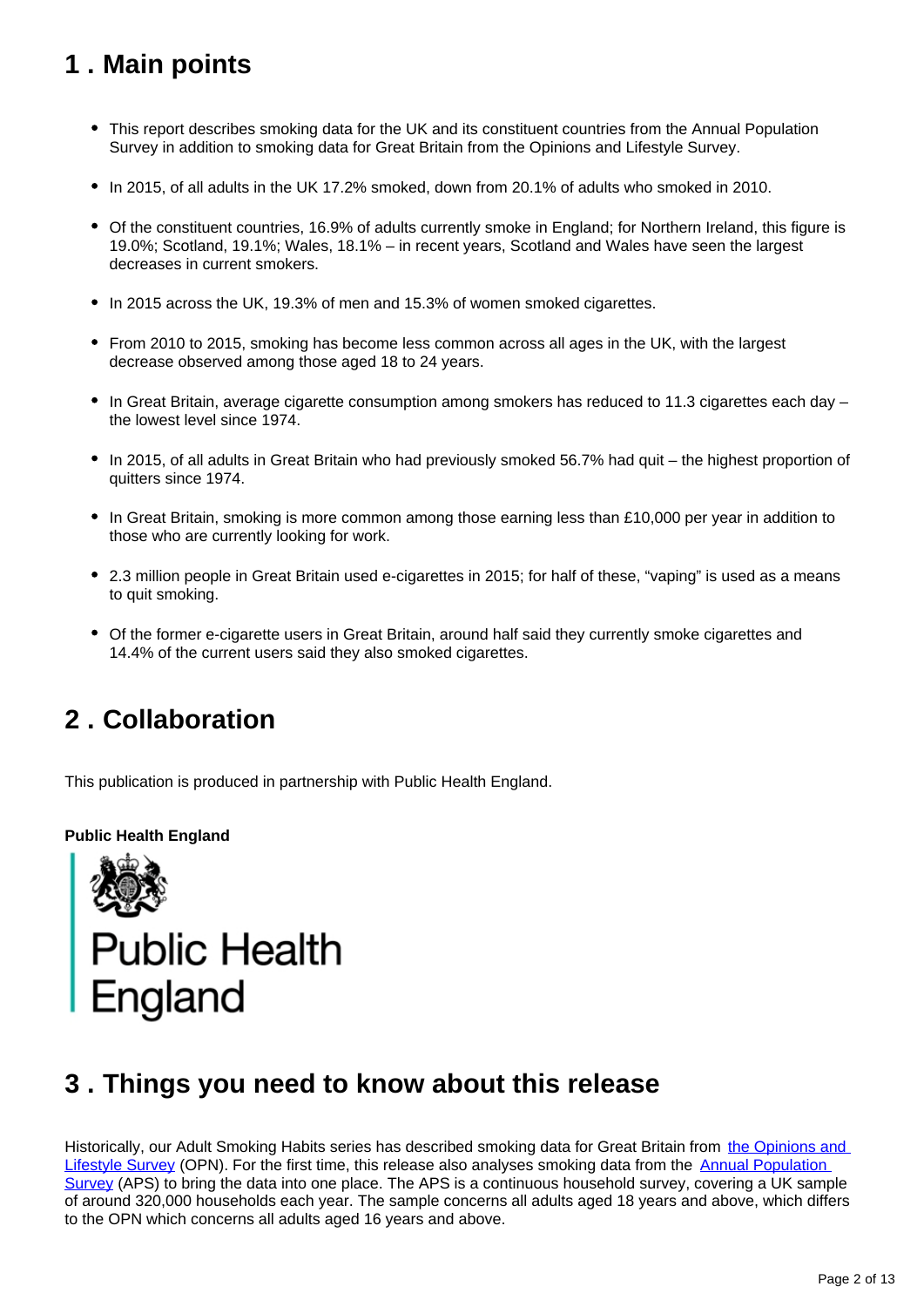The inclusion of the APS data in this release allows comparisons to be made between the different countries of the UK, in addition to comparisons at the level of local authority area due to the larger sample size. The larger sample size also allows for greater precision when it comes to estimating the proportion of the population who currently smoke. For this reason, we describe the prevalence of current smokers in the UK and its countries using data from the APS in Section 5: Smoking data for the UK. Data on smoking prevalence from the OPN will continue to be updated in the accompanying [datasets.](https://www.ons.gov.uk/peoplepopulationandcommunity/healthandsocialcare/drugusealcoholandsmoking/datasets/adultsmokinghabitsingreatbritain)

The devolved countries of the UK each have their own health surveys, which are used to provide official estimates of smoking in each country; these surveys are also used to track progress against each country's targets to reduce smoking. The Northern Ireland Health Survey shows that 22% of adults in Northern Ireland [currently smoke cigarettes;](https://www.health-ni.gov.uk/sites/default/files/publications/health/hsni-first-results-15-16.pdf) the Welsh Health Survey shows that 19% of adults in Wales currently smoke [cigarettes;](http://gov.wales/statistics-and-research/welsh-health-survey/?lang=en) the Scottish Health Survey shows that [21% of adults in Scotland are currently smoking cigarettes](http://www.gov.scot/Topics/Statistics/Browse/Health/TrendSmoking) .

Public Health England, via their **Local Tobacco Control Profiles**, detail data on a wide range of indicators related to the smoking of cigarettes including different measures of prevalence in adults and young people, smoking-related mortality and the wider impacts of smoking on health. The [Health Survey for England](http://content.digital.nhs.uk/catalogue/PUB20781/stat-smok-eng-2016-rep.pdf) also collects data on smoking habits.

## <span id="page-2-0"></span>**4 . Cigarette smoking**

Smoking is a leading cause of preventable death in the UK. In 2014, almost 80,000 deaths were attributable to [smoking in England](http://content.digital.nhs.uk/catalogue/PUB20781/stat-smok-eng-2016-rep.pdf). Estimates from the governments of the devolved countries suggest that smoking is responsible for around [2,300 deaths per year in Northern Ireland](https://www.nidirect.gov.uk/articles/smoking), [13,500 deaths per year in Scotland](http://www.scotland.gov.uk/Topics/Health/Services/Smoking) and 5,500 [deaths in Wales.](http://wales.gov.uk/topics/health/improvement/smoking/?lang=en) Exposure to second-hand smoke (passive smoking) can lead to a range of diseases, many of which are fatal, with [children especially vulnerable](http://www.nhs.uk/chq/Pages/2289.aspx) to the effects of passive smoking.

Smoking also has economic costs, adding significantly to the burden on the NHS. Research from Oxford [University](http://tobaccocontrol.bmj.com/content/18/4/262.abstract) suggests that smoking cost the NHS in the UK £5.2 billion in 2005 to 2006. In England, there were 1.7 [million admissions for conditions that could be caused by smoking in 2014 to 2015](http://content.digital.nhs.uk/catalogue/PUB20781/stat-smok-eng-2016-rep.pdf); an average of 4.7 thousand admissions per day. Reducing the prevalence of cigarette smoking is therefore a main objective for the government and devolved administrations. The government set a [smoking prevalence target for England](https://www.gov.uk/government/policies/reducing-smoking) of 18.5% by 2015, which has been met. The [Welsh government has a target](http://www.wales.nhs.uk/sitesplus/888/page/43913) of 16% by 2020. The [Scottish](http://www.scotland.gov.uk/Resource/0041/00417331.pdf)  [government has a target](http://www.scotland.gov.uk/Resource/0041/00417331.pdf) of 5% by 2034.

The UK and devolved governments have published the papers Healthy Lives, Healthy People – A Tobacco [Control Plan for England](https://www.gov.uk/government/uploads/system/uploads/attachment_data/file/213757/dh_124960.pdf), [Ten year tobacco control strategy for Northern Ireland,](https://www.health-ni.gov.uk/publications/tobacco-control-strategy-and-reports) [Tobacco Control Action Plan for](http://wales.gov.uk/docs/phhs/publications/120202planen.pdf)  [Wales](http://wales.gov.uk/docs/phhs/publications/120202planen.pdf) and [Creating a Tobacco-Free Generation – A Tobacco Control Plan for Scotland](http://www.scotland.gov.uk/Resource/0041/00417331.pdf) . These set out their respective strategies for reducing the proportion of the population that smokes and the harm caused by tobacco use.

## <span id="page-2-1"></span>**5 . Smoking data for the UK from the Annual Population Survey, 2010 to 2015**

### **Smoking has become less common in the UK in recent years, explained by decreasing levels of smoking in England, Scotland and Wales since 2010**

In 2015, of those aged 18 years and above 17.2% smoked cigarettes in the UK. This proportion is statistically lower than the 20.1% of those who smoked in 2010. This decrease is explained by smoking becoming less common in England, Scotland and Wales. In Northern Ireland, smoking has remained at similar levels in recent years. In England, 16.9% smoked cigarettes in 2015. This proportion is around 3 percentage points lower than that in 2010. Scotland and Wales have both seen decreases of more than 5 percentage points since 2010. In 2015, in Scotland and Wales, respectively 19.1% and 18.1% smoked. The proportion of smokers in Northern Ireland was 19.0% in 2015 (Figure 1).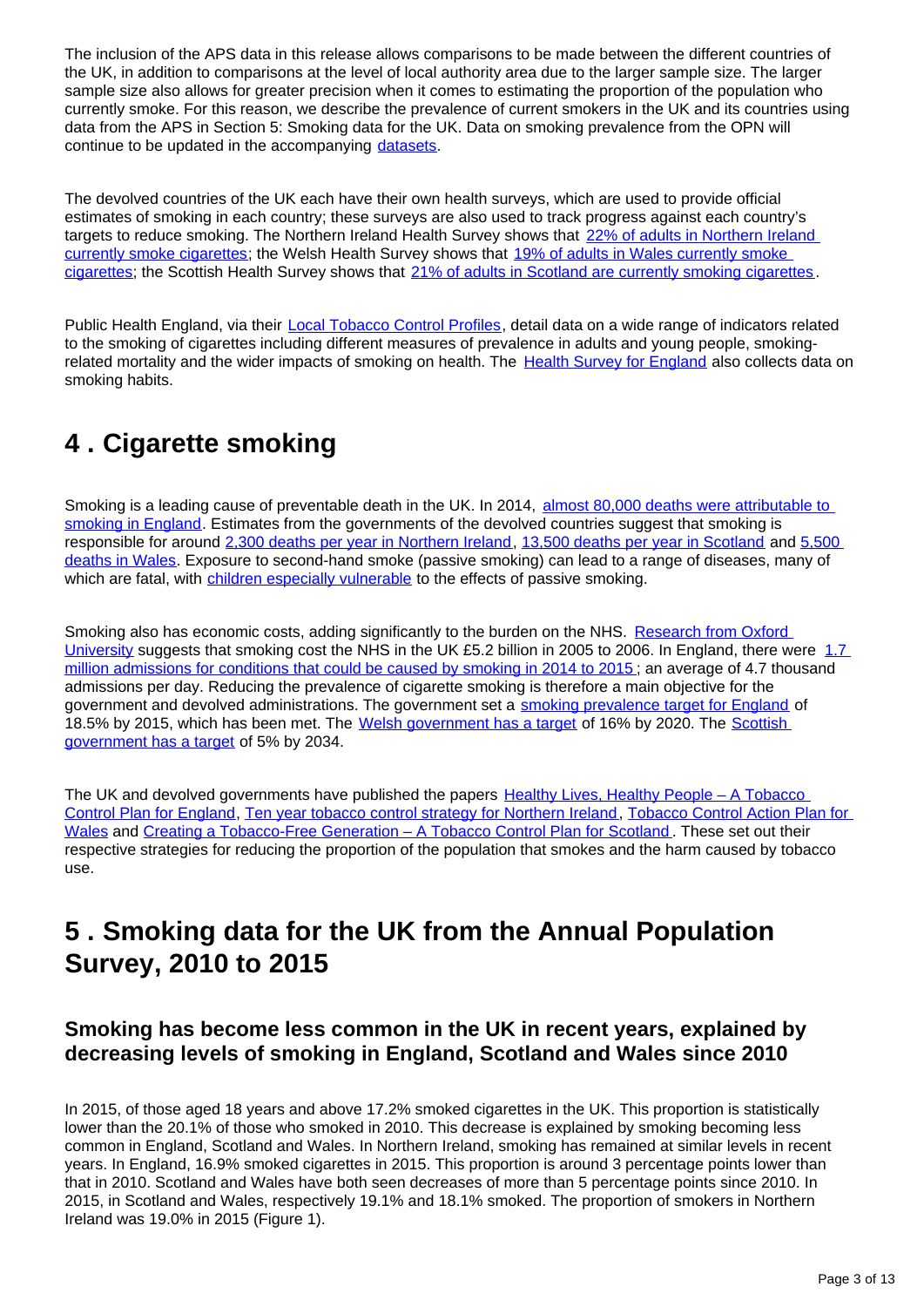#### **Figure 1: Smoking has become less common in the UK since 2010, particularly in England, Scotland and Wales**



**Proportion (%) of current smokers**

#### **Source: Annual Population Survey - Office for National Statistics**

#### **Notes:**

1. Figures are for all those aged 18 years and above.

### **Proportion of male smokers in the UK is statistically lower than it was in 2010, yet smoking remains more common among men than women**

Men are more likely to smoke than women and in 2015 across the UK, 19.3% of men aged 18 years and above smoked cigarettes. For women, 15.3% smoked cigarettes in the UK during the same year. Since 2010, the prevalence of smoking among men and women has dropped by 3 percentage points.

During the period between 2010 and 2015, Scotland and Wales have seen the largest decreases in smoking prevalence among men and women.

### **Since 2010, smoking has become less common across all age groups in the UK, with the most pronounced decrease observed among those aged 18 to 24 years**

In 2015, smoking was most common among those aged 25 to 34 years in the UK. In this group, 23.0% smoked cigarettes. On the other hand, smoking was the least common among those aged 65 years and above. In this group, 8.8% smoked cigarettes.

Since 2010, smoking has become less common across all age groups. The largest decrease since 2010 has been observed among those aged 18 to 24 years; 20.7% in this group smoked cigarettes in 2015, down 5 percentage points since 2010. The decrease in smoking for this age band was the most pronounced in Wales; 21.1% in this group smoked cigarettes in 2015, down 8 percentage points since 2010 (Figure 2).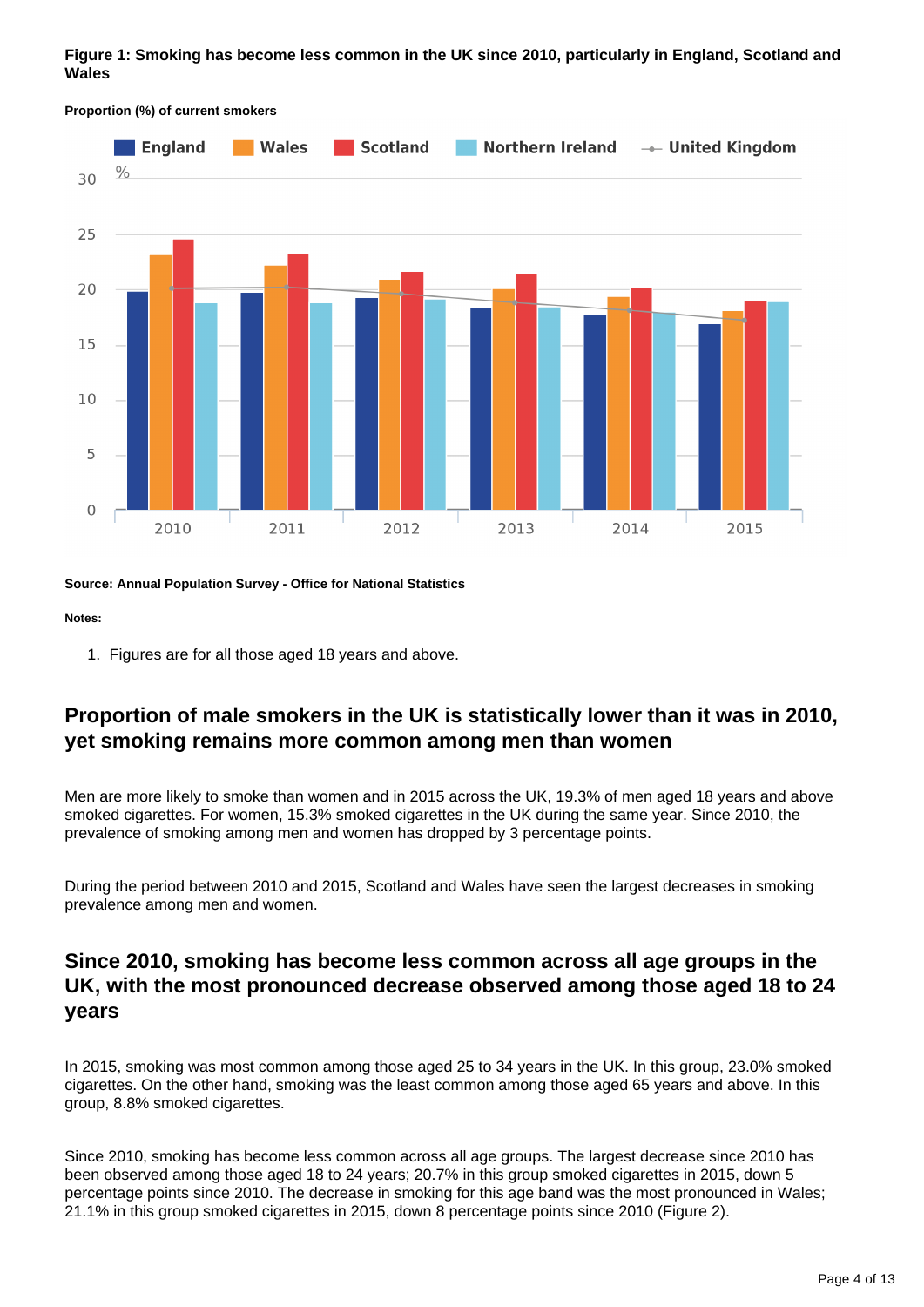The age-specific patterns for males and females across the UK are generally consistent with the trends outlined in this section.

#### **Figure 2: In the UK, between 2010 and 2015 there have been reductions in the proportion of current smokers across all age groups**



**Proportion (%) of current smokers**

**Source: Annual Population Survey - Office for National Statistics**

### **From 2012 to 2015, Blackpool is the only area to consistently feature in the top 10 of local authorities ranked by smoking prevalence**

Smoking prevalence estimates by local authority area have a larger degree of statistical uncertainty due to lower sample sizes. To improve reliability, here we describe local authorities where the proportion of smokers has been consistently high or low on a year-to-year basis. Please note, local authorities in Northern Ireland are not included here as this detail is not available in the Annual Population Survey.

Blackpool is the only area to consistently feature in the top 10 of local authorities ranked by smoking prevalence between 2012 and 2015. In 2015, there were 25.3% of adults in Blackpool who smoked, a figure that is around 8 percentage points higher than the level of smoking in the broader population of the UK. Areas with the lowest levels of smoking prevalence tend to fluctuate on a year-to-year basis. In 2014 and 2015, Chiltern and South Staffordshire both featured in the bottom 10 of local authorities ranked by smoking prevalence. In 2015, there were 8.8% of adults who smoked in Chiltern and 9.0% of adults smoked in South Staffordshire. These figures are both around 8 percentage points lower than the level of smoking in the broader population of the UK.

At the level of local authority, estimates tend to be more affected by characteristics of the local population such as age and deprivation. For example, **Blackpool is one of the most deprived areas in England**; given that there are [links between smoking and deprivation](http://webarchive.nationalarchives.gov.uk/20160105160709/http:/www.ons.gov.uk/ons/rel/disability-and-health-measurement/do-smoking-rates-vary-between-more-and-less-advantaged-areas-/2012/sty-smoking-rates.html), this is one reason why smoking estimates in Blackpool are high. [Chiltern is an area with an ageing population](http://www.chiltern.gov.uk/CHttpHandler.ashx?id=2539&p=0); given that the prevalence of smoking in the UK is lowest among older adults, this is one reason why estimates of current smokers in Chiltern are low.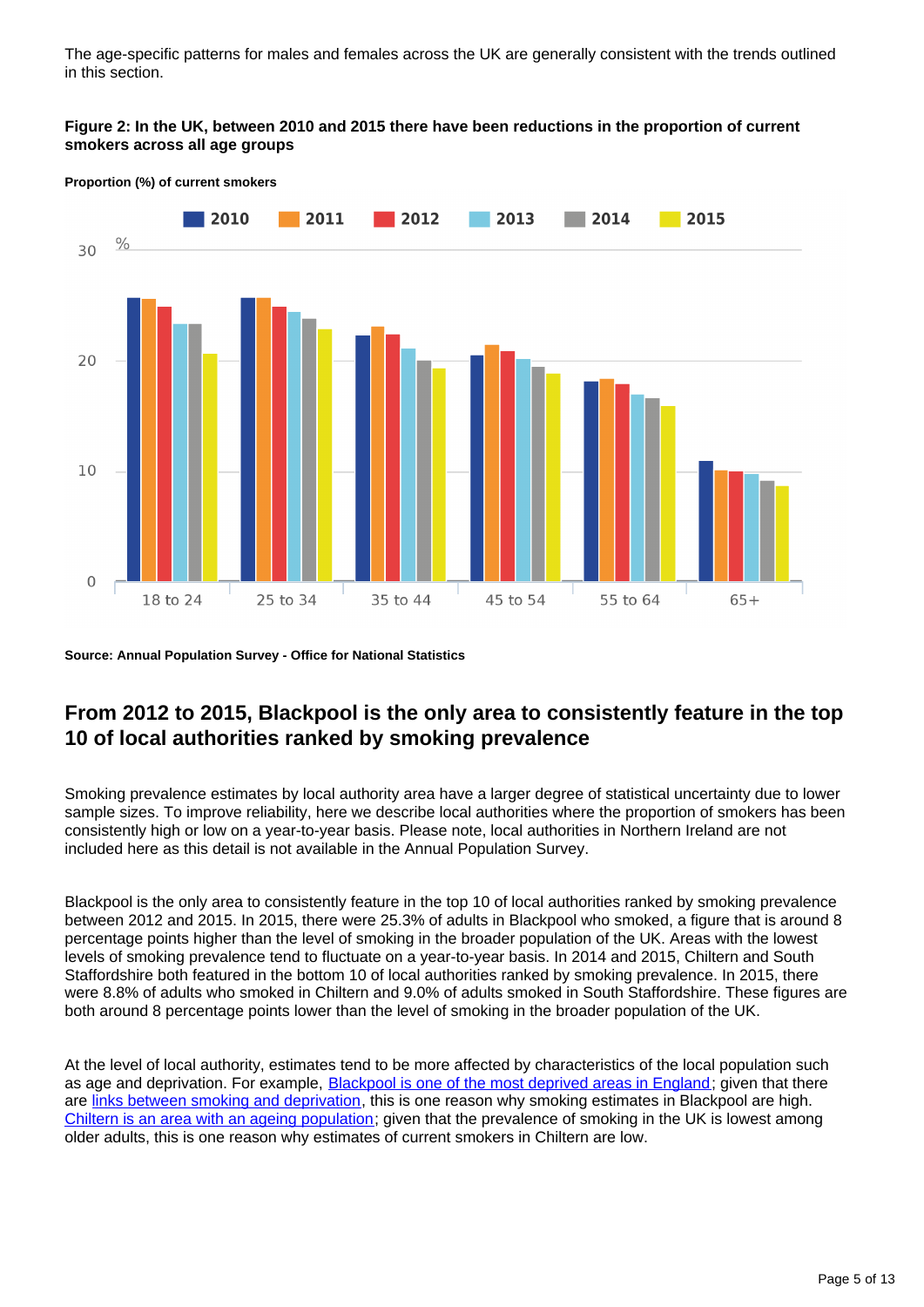## <span id="page-5-0"></span>**6 . Smoking data for Great Britain and England from the Opinions and Lifestyle Survey, 1974 to 2015**

### **In 2015, average daily cigarette consumption has reduced in Great Britain to some of the lowest levels; since 2000, this has particularly been the case among those aged 35 to 49 years**

The latest 2015 data show that the average number of cigarettes smoked on a daily basis by smokers continues to fall. In 2015, among current smokers aged 16 years and above in Great Britain, 11.3 cigarettes were smoked each day. This average daily consumption is 33% lower relative to when consumption peaked in 1976.

Over time, average daily cigarette consumption among men who smoke has typically been higher than in female smokers. Despite this, in recent years the gap between male and female cigarette consumption has been narrowing. In 2000, male smokers consumed an average of 14.9 cigarettes each day, a figure which was around 15% higher than the average daily consumption of female smokers (12.7 cigarettes each day). In 2015, male smokers consumed an average of 11.6 cigarettes each day, a figure which was around 5% higher than the average daily consumption of female smokers (11.0 cigarettes each day) (Figure 3).



#### **Figure 3: Since 1974, in Great Britain average daily cigarette consumption among male and female smokers has reduced to comparable levels**

**Source: Opinions and Lifestyle Survey; General Lifestyle Survey; General Household Survey - Office for National Statistics Notes:**

- 1. The average refers to the mean.
- 2. Data are weighted from 2000 onwards.
- 3. Data on cigarette use were collected on a two-year basis prior to 2000.
- 4. Estimates prior to 2005 are based on fiscal year as opposed to calendar year.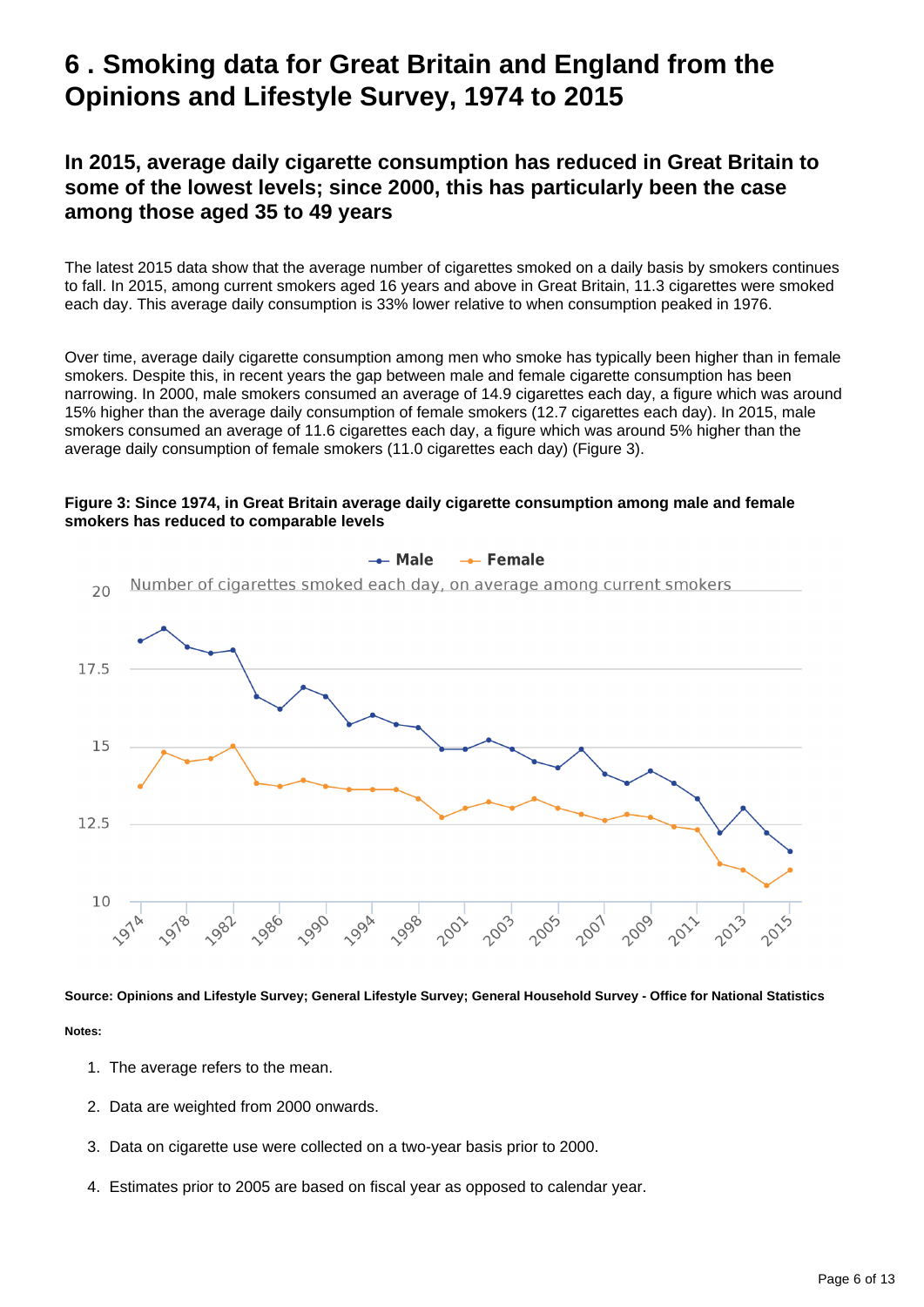When looking at daily average cigarette consumption among smokers by age, since 2000 the largest decrease has been observed among smokers aged 35 to 49 years, with consumption in 2015 being around 25% lower. This is also true when looking at this pattern by sex, however, the reduction is more pronounced among males (29%) than females (19%). Prior to 2000, from 1974 to 1998, the sharpest decrease in daily average cigarette consumption was among smokers aged 25 to 34 years.

In England, average daily cigarette consumption among smokers has fallen by 19% since 2000, with the largest decrease observed among males and females aged 35 to 49 years.

### **With the highest level of "quitters" since 1974, the popularity of smoking in Great Britain has dwindled over the past 40 years**

Generally, the prevalence of smoking among the population in Great Britain has fallen and this is reflected in the data on people who have quit. In 2015, of those aged 16 years and above who had previously smoked 56.7% had quit – the highest proportion of quitters since 1974.

In England, 56.4% of those who had previously smoked had quit in 2015. Despite this proportion being higher than that observed in 2000 when 46.8% of smokers had quit, the proportion of quitters in England tends to fluctuate each year (Figure 4).





### **When people get older, they're more likely to quit smoking**

As people get older they are more likely to have quit – partly reflecting that they had more time to do so. In 2015, of those aged 60 years and above 77.9% had quit smoking whereas 23.3% of those aged 16 to 24 years had quit (Figure 5).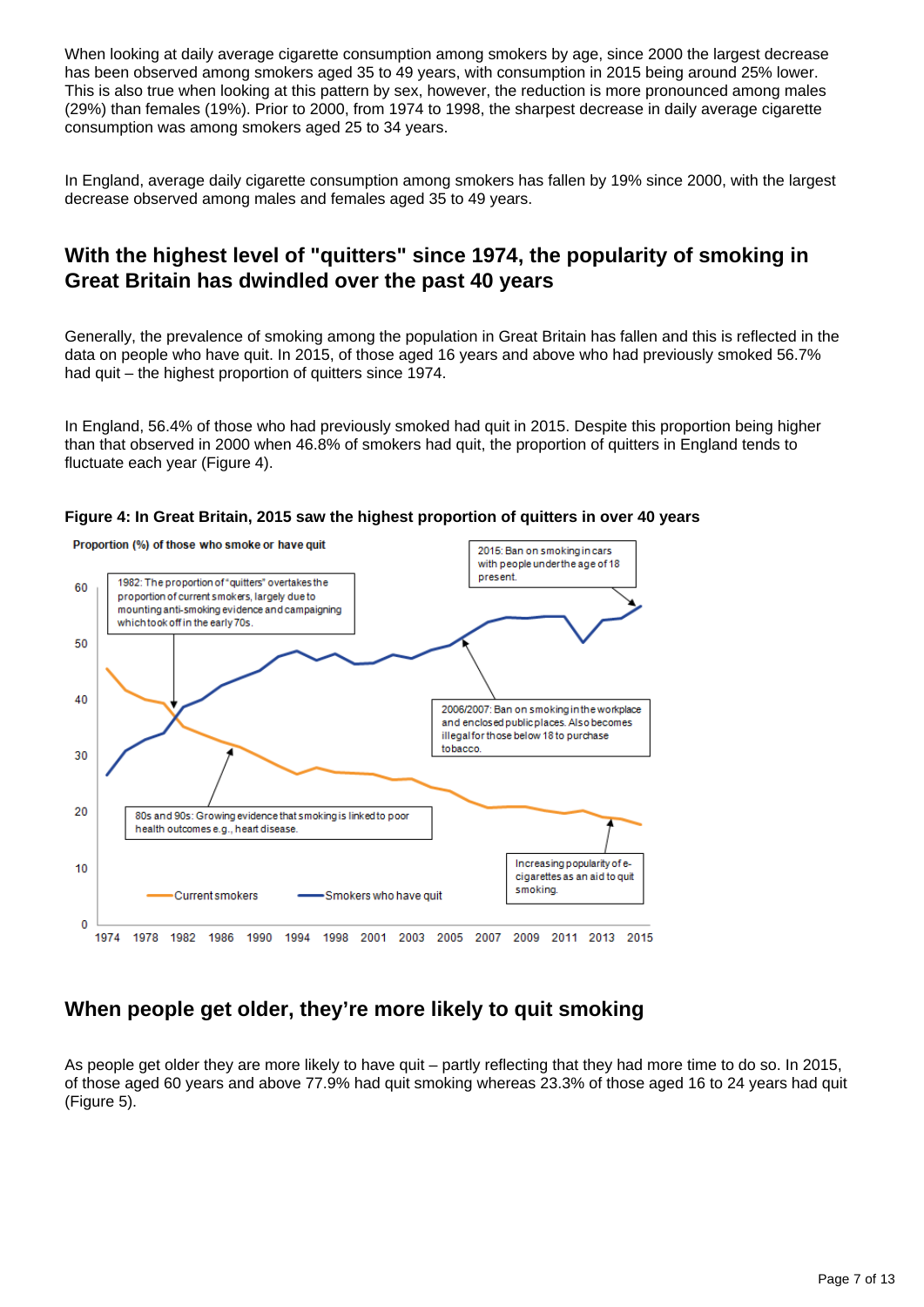#### **Figure 5: In 2015, older people in Great Britain were more likely to quit smoking than younger people**



**Proportion (%) of those who smoke or have quit**

#### **Source: Opinions and Lifestyle Survey - Office for National Statistics**

In Great Britain, smoking is more common among those earning less than £10,000 per year in addition to those who are currently looking for work

Generally, as personal incomes increase people are less likely to smoke. In 2015, of those with an annual income of less than £10,000 there were 21.9% who were current smokers while just 10.8% of those with an income of £40,000 or more smoked.

Those with the lowest incomes are also less likely to quit smoking. Of those who had ever smoked and had an income of less than £10,000, there were 51.2% who had quit, while 68.9% of those who had ever smoked and had an income of £40,000 or more had quit.

When looking at smoking status by economic activity, across time those who are employed are less likely to be smokers than those who are looking for work. In 2015, of all employed persons 18.8% were current smokers whereas 29.3% of those looking for work were current smokers. Since 1990, smokers who are currently looking for work tend to smoke more cigarettes each day relative to smokers who are currently employed. However, in 2015 the gap in cigarette consumption between smokers who are employed versus smokers who are looking for work was minimal (Figure 6).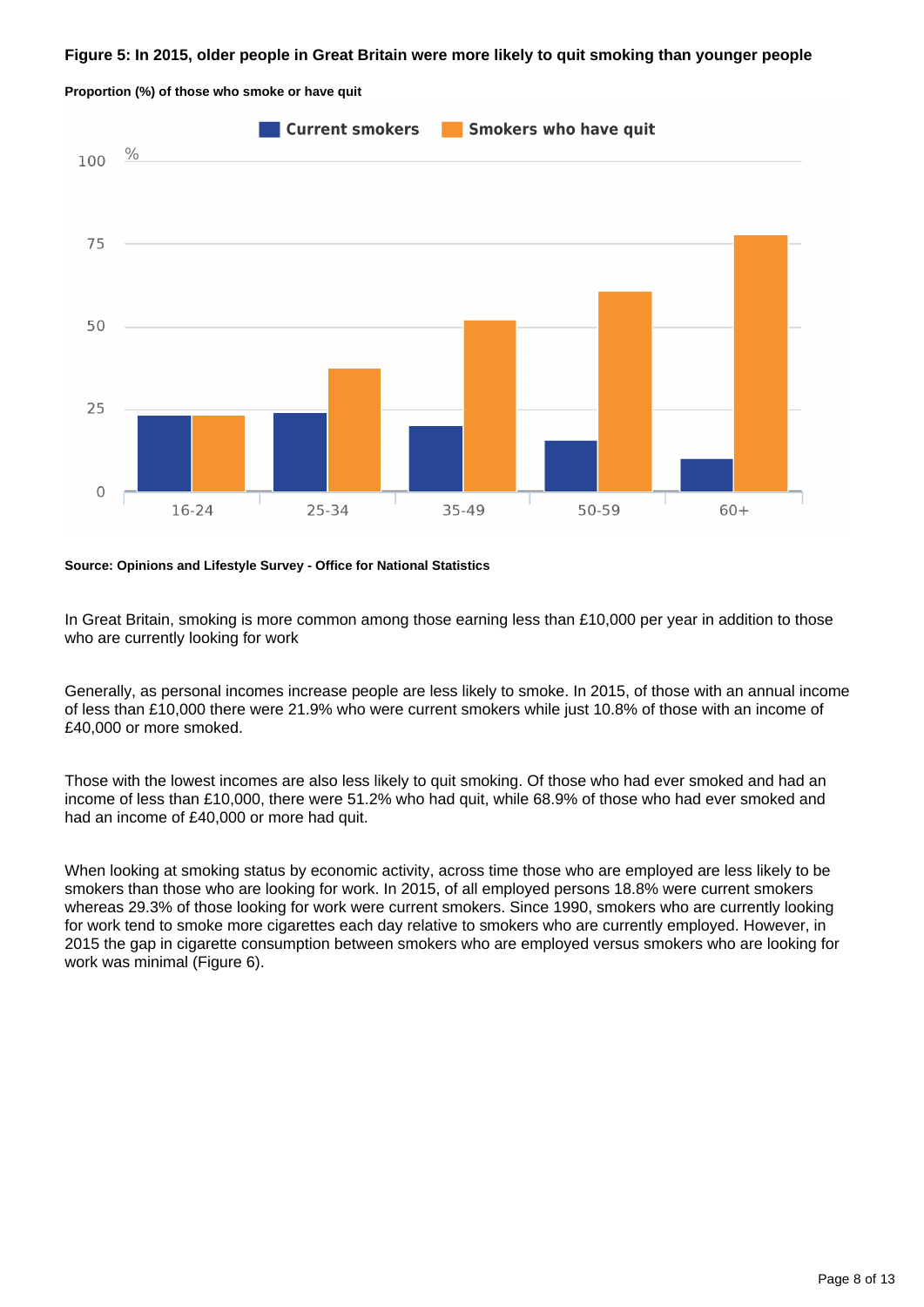#### **Figure 6: Across time, in Great Britain those looking for work are generally more likely to be smokers and tend to smoke more cigarettes than those who are employed**



**Proportion (%) of those who smoke - Number of cigarettes smoked each day, on average among current smokers**

### **Just over 1 in 10 babies born to mothers who smoke**

NHS Digital publishes statistics on women's smoking status at the time of delivery in England. Over the period 2014 to 2015, there were [11.4% of mothers who were recorded as smokers at the time of delivery](http://content.digital.nhs.uk/catalogue/PUB20781/stat-smok-eng-2016-rep.pdf) . This figure continues a steady year-on-year decline in the percentage of women smoking at the time of delivery from 15.1% in 2006 to 2007.

Estimates on the smoking status during pregnancy from the Opinions and Lifestyle Survey suggest that 13.1% of pregnant women aged 16 to 49 years were smokers in 2015. However, these estimates are based on a small sample of women, with just 60 pregnant women in the survey in 2015. The small sample produces a larger degree of uncertainty around the 2015 estimate; for robustness, it is advised to use the statistics collected at the time of delivery when reporting on the smoking status of pregnant women.

## <span id="page-8-0"></span>**7 . Other characteristics of smokers**

The data discussed in this publication can be found in the datasets section of the bulletin. In the datasets tables, there is also data for Great Britain and England that has not been included within the commentary including: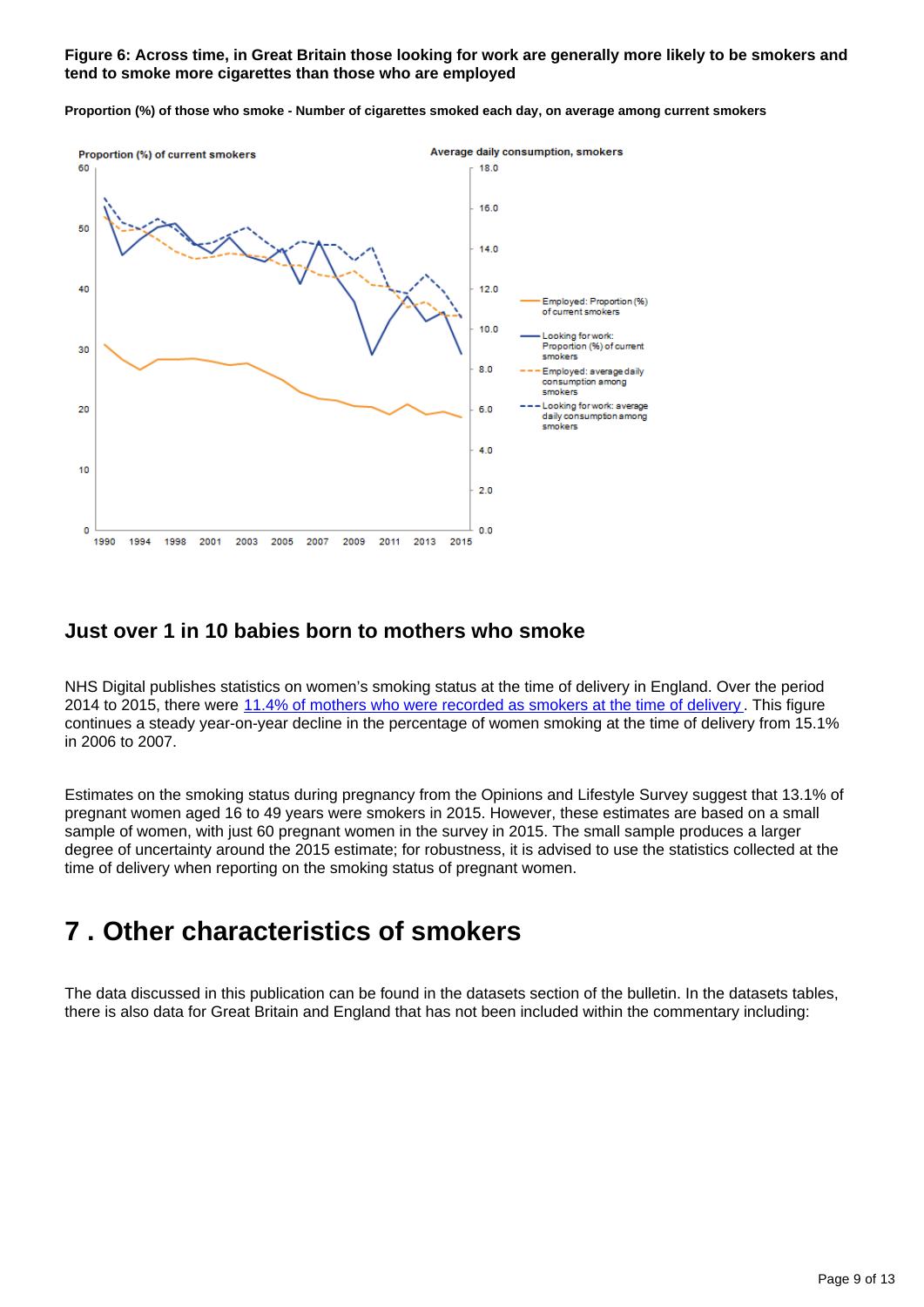- proportion who have never smoked cigarettes, by sex and age, 1974 to 2015
- cigarette smoking status and the proportion of cigarette smokers who have quit, by highest qualification level, 2014 to 2015
- cigarette smoking habits, by economic activity,1990 to 2015
- cigarette smoking status and the proportion of cigarette smokers who have quit, by socio-economic classification, 2014 to 2015
- cigarette smoking status and the proportion of cigarette smokers who have quit, by relationship status, 2014 to 2015
- adult cigarette smoking habits, by sex and whether dependent children living in household, 2000 to 2015
- cigarette smoking status and the proportion of cigarette smokers who have quit, by age and whether lone person household, 2014 to 2015
- type of cigarette smoked, by sex, 2014 to 2015

## <span id="page-9-0"></span>**8 . E-cigarette data from the Opinions and Lifestyle Survey, 2014 to 2015**

The data described in this section represent an update to the provisional figures described in [our last release](https://www.ons.gov.uk/peoplepopulationandcommunity/healthandsocialcare/healthandlifeexpectancies/bulletins/adultsmokinghabitsingreatbritain/2014). Ecigarettes have been sold since 2004 and in Europe since 2006. Their popularity and availability has increased, which has led to debate around their use. Some feel that e-cigarettes could renormalise smoking, or could be a [gateway to smoking](http://apps.who.int/gb/fctc/PDF/cop6/FCTC_COP6_10Rev1-en.pdf) by introducing non-smokers to nicotine. Others feel that they could be a useful tool in the effort to reduce tobacco consumption. To date, e-cigarettes have mainly been marketed as a cheaper and healthier alternative to smoking. However, the long-term health effects of using e-cigarettes have yet to be established, which has led to a [World Health Organisation call for tighter controls on e-cigarettes](http://apps.who.int/gb/fctc/PDF/cop6/FCTC_COP6_10-en.pdf?ua=1). Evidence from Public Health England suggests that [e-cigarettes may be 95% safer than smoking tobacco](https://www.gov.uk/government/publications/e-cigarettes-an-evidence-update).

The commentary in this section focuses on the most pertinent details – more data on e-cigarette use in Great Britain and England can be found in the accompanying [datasets](https://www.ons.gov.uk/peoplepopulationandcommunity/healthandsocialcare/drugusealcoholandsmoking/datasets/ecigaretteuseingreatbritain).

### **Half of e-cigarette users vape as an aid to quit smoking**

In Great Britain, there were 2.3 million current e-cigarette users in 2015, around 4% of the population. There were 4 million former users of e-cigarettes and a further 2.6 million people who said they had tried an e-cigarette but never went on to use it.

Half of the 2.3 million current e-cigarettes users said their main reason for "vaping" was to aid themselves in quitting smoking. Just over 1 in 5 (21.9%) gave their main reason for vaping was because they felt e-cigarettes were less harmful than cigarettes. Despite the cost difference between vaping and smoking, just 10.2% gave this as the main reason. A further 8.8% said their main reason was because they could use e-cigarettes indoors, where smoking tobacco is banned.

For both current and ex-smokers, the main reason for using e-cigarettes was to help them quit smoking. The second most popular reason for both groups was that they were perceived to be less harmful, although this was the reason for 30.5% of ex-smokers compared with 14.9% of current cigarette smokers. Among current cigarette smokers, 14.2% said that their main reason for using e-cigarettes was that they could be used indoors, compared with 1.6% of ex-cigarette smokers.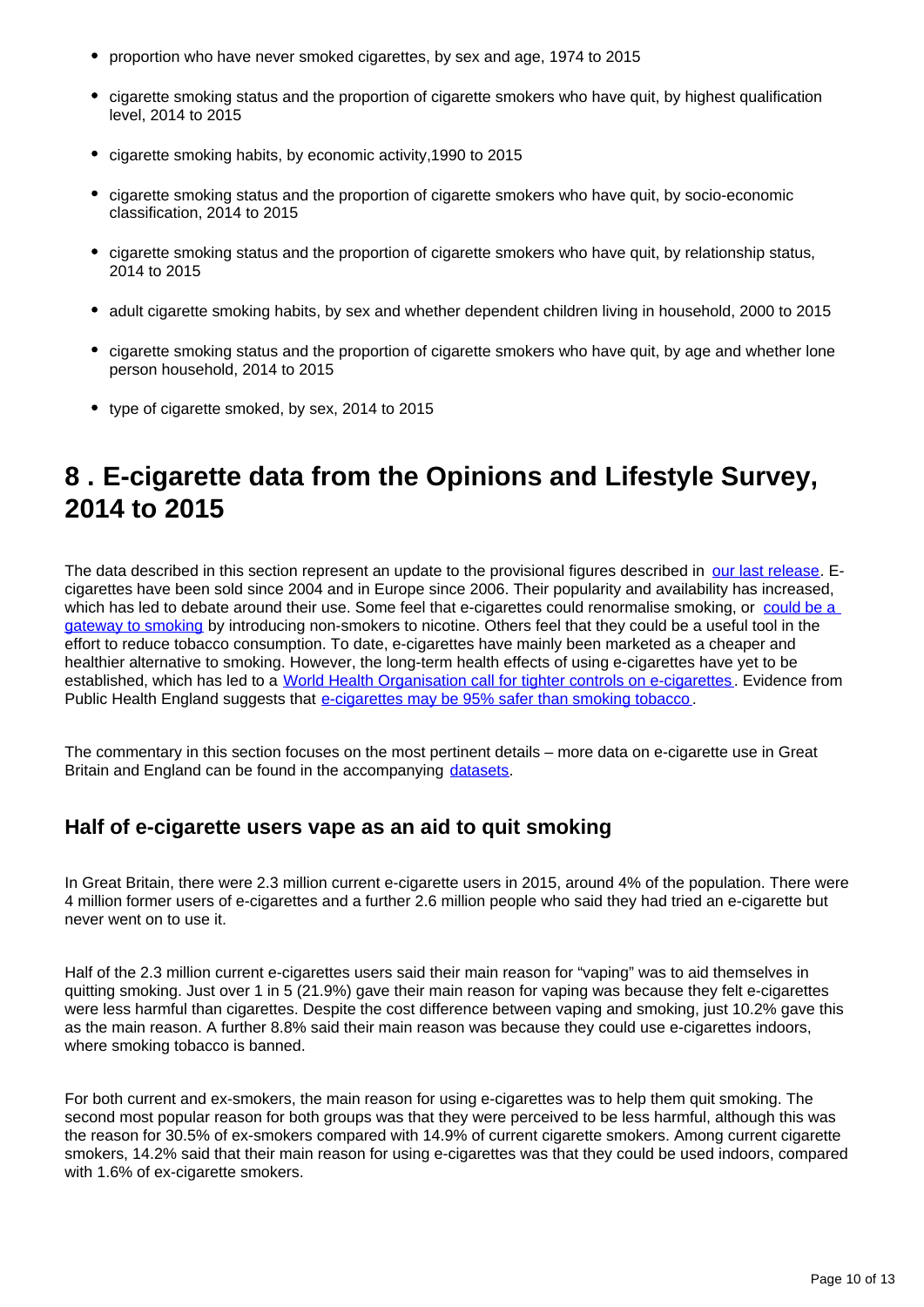### **Half of former e-cigarette users smoke cigarettes**

Of the former e-cigarette users, around half said they were currently smoking cigarettes and 14.4% of the current users said they also used cigarettes. Current e-cigarette users smoke a slightly higher number of cigarettes a day on average (11.8 per day) than the average for all smokers (11.3 per day). Former e-cigarette users' average daily cigarette consumption (12.2) is higher than those who have never used an e-cigarette (10.6).

### **E-cigarette use is more common in households with dependent children**

In 2015, e-cigarette use was more common in households with dependent children than in households with no dependent children. This applies to those who have tried an e-cigarette, been a user in the past, as well as current users. For instance, among those who had been an e-cigarette user in the past, 14.7% had dependent children in the household, which is 3 percentage points higher than those who had been an e-cigarette user with no dependent children in the household. Data on current smokers from the Opinions and Lifestyle Survey show that smoking is less common in households with dependent children in 2015 (Figure 7).

#### **Figure 7: E-cigarette use is more common in households with dependent children, Great Britain, 2015**



**Proportions (%) of current users; those who have been a user; and those who have tried an e-cigarette**

### **Source: Opinions and Lifestyle Survey - Office for National Statistics**

#### **Notes:**

1. Data shows how e-cigarette use is moderated by the presence or absence of dependent children in the household.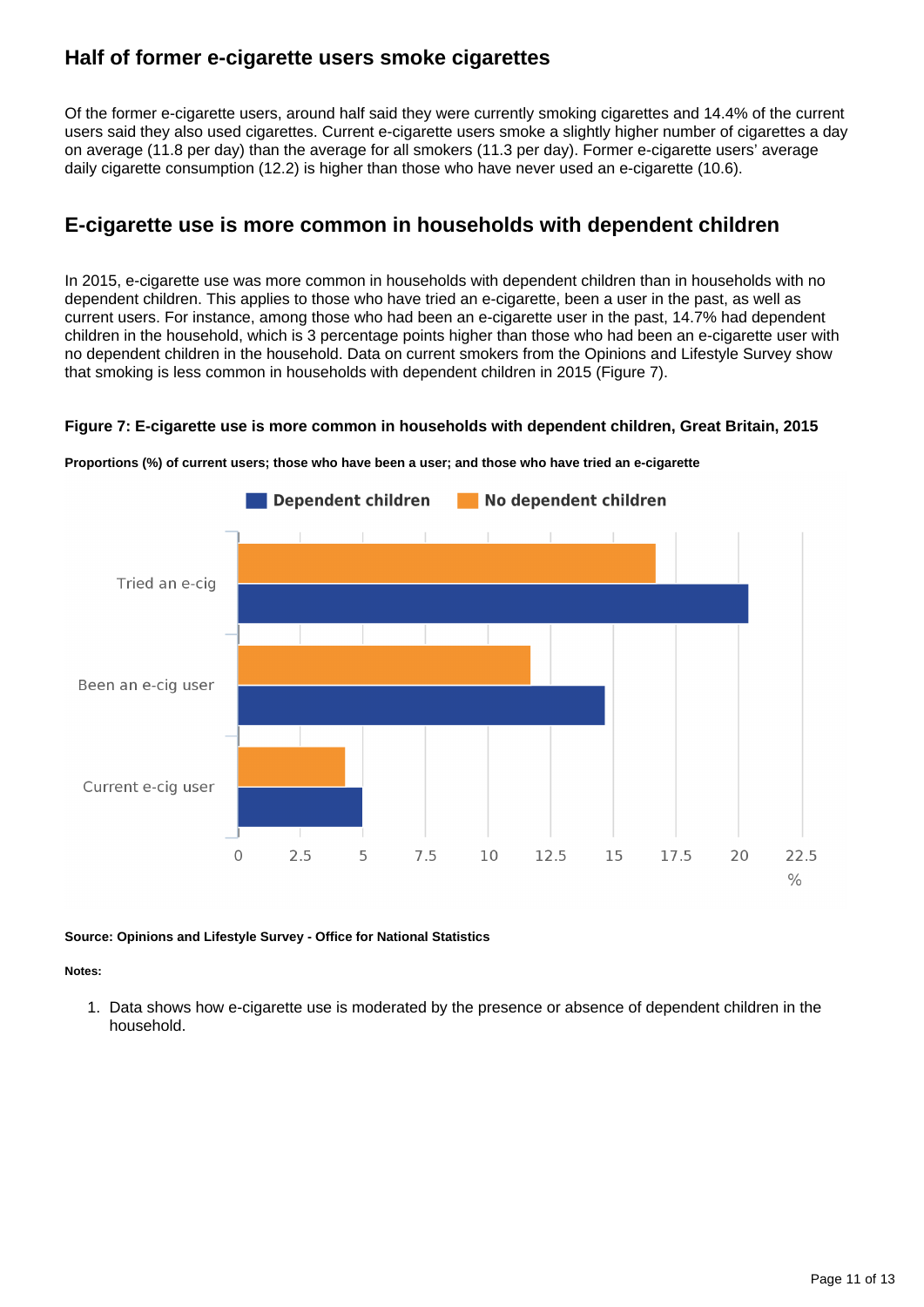## <span id="page-11-0"></span>**9 . Planned improvements**

Over the next 12 months, we will be working with Public Health England to improve the method used to calculate the 95% confidence intervals for our smoking statistics. The confidence intervals in this release are based on a normal approximation method, which does not take into account the design of the surveys used to produce the estimates described in this report. We do not feel that the new method will have substantial implications for the main messages reported here.

Starting in June 2017, we will be co-ordinating the release of our smoking statistics with those published by other areas of government including NHS Digital.

Over the coming months, we will also be working with Public Health England on a piece of analysis designed to examine the links between deprivation and smoking. This work will be published upon its completion.

## <span id="page-11-1"></span>**10 . Links to related statistics**

Further statistics on smoking can be found on the **[Drug use, alcohol and smoking](https://www.ons.gov.uk/peoplepopulationandcommunity/healthandsocialcare/drugusealcoholandsmoking) pages of our website.** 

## <span id="page-11-2"></span>**11 . Quality and methodology**

The [Annual Population Survey](https://www.ons.gov.uk/employmentandlabourmarket/peopleinwork/employmentandemployeetypes/qmis/annualpopulationsurveyapsqmi) and [Opinions and Lifestyle Survey](https://www.ons.gov.uk/peoplepopulationandcommunity/healthandsocialcare/healthandlifeexpectancies/qmis/opinionsandlifestylesurveyqmi) Quality and Methodology Information reports contain information on:

- the strengths and limitations of the data
- the quality of the output: including the accuracy of the data and how it compares with related data
- uses and users
- how the output was created

## **12. Background notes**

#### 1. **The Annual Population Survey**

The data on smoking habits in the UK come from the Annual Population Survey (APS). This survey has an annual sample size of approximately 320,000 respondents, making it possible to generate statistics for small geographical areas. The data on smoking are collected on the Labour Force Survey, which forms a component of the APS.

The data on smoking from the APS concern all respondents aged 18 years and above; this differs to smoking data from the Opinions and Lifestyle Survey (see Note 2), which also collects data from 16 and 17 year olds. The construction of the proportions of the population who have never smoked cigarettes and those who are ex-smokers, also differ, as the OPN asks an additional question around this.

This year we based our headline smoking statistics on data from the APS as this provides a consistent methodology across the whole of the UK. The large sample size also allows analyses to be made at the level of local authority area. Please note, in our release local authorities in Northern Ireland are not included as this detail is not available in the APS.